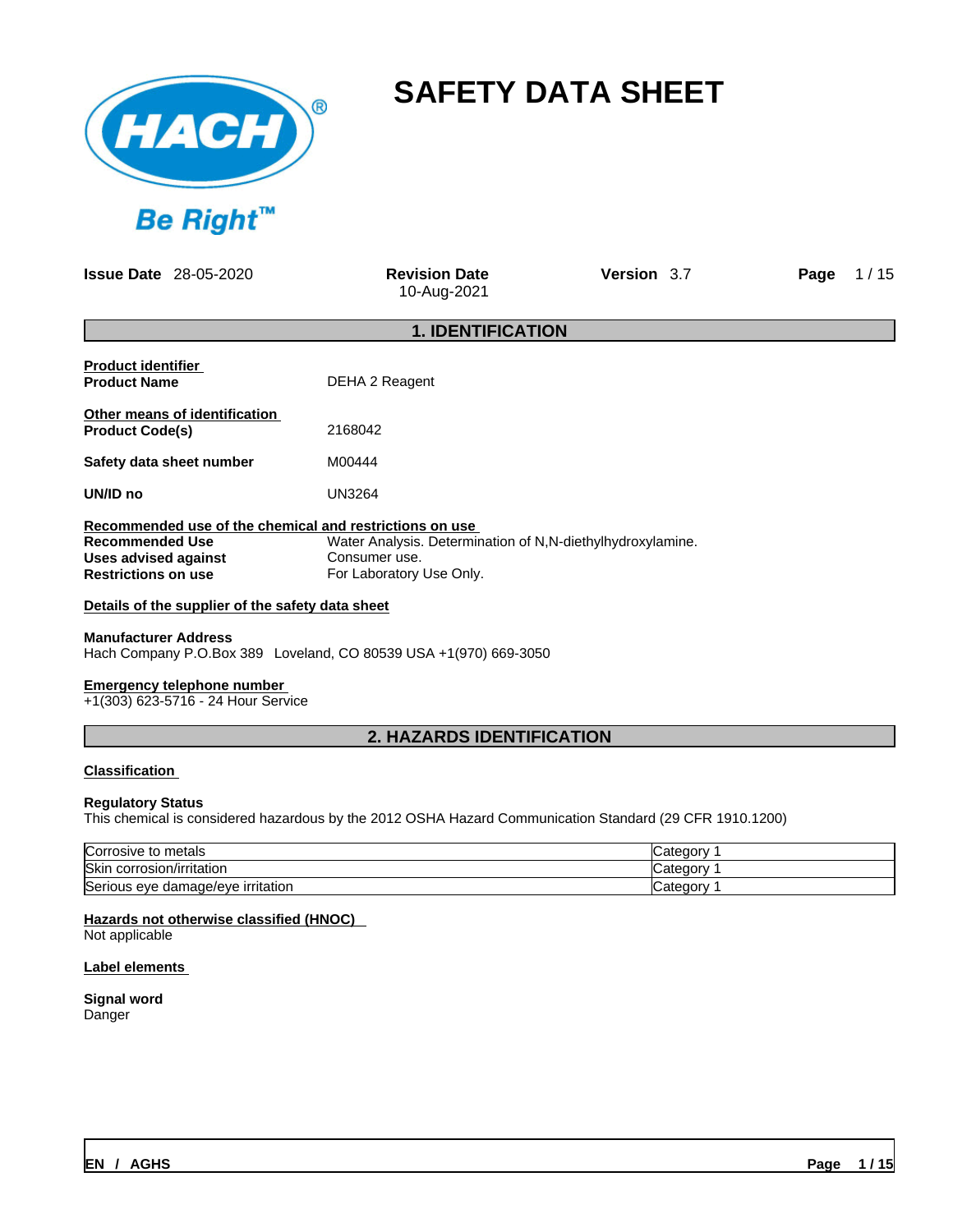**Product Code(s)** 2168042 **Product Name** DEHA 2 Reagent **Issue Date** 28-05-2020 **Revision Date** 10-Aug-2021 **Page 2/15** 



#### **Hazard statements**

H290 - May be corrosive to metals

H314 - Causes severe skin burns and eye damage

#### **Precautionary statements**

P260 - Do not breathe dust/fume/gas/mist/vapors/spray

P280 - Wear protective gloves, protective clothing, eye protection, and face protection

P301 + P330 + P331 - IF SWALLOWED: rinse mouth. Do NOT induce vomiting

P303 + P361 + P353 - IF ON SKIN (or hair): Remove/Take off immediately all contaminated clothing. Rinse skin with water/shower

P304 + P340 - IF INHALED: Remove victim to fresh air and keep at rest in a position comfortable for breathing

P305 + P351 + P338 - IF IN EYES: Rinse cautiously with water forseveral minutes. Remove contact lenses, if present and easy to do. Continue rinsing

P310 - Immediately call a POISON CENTER or doctor/physician

P363 - Wash contaminated clothing before reuse

P405 - Store locked up

P501 - Dispose of contents/ container to an approved waste disposal plant

P234 - Keep only in original container

P390 - Absorb spillage to prevent material damage

## **Other Hazards Known**

None

## **3. COMPOSITION/INFORMATION ON INGREDIENTS**

**Substance** 

Not applicable

**Mixture**

**Chemical Family Mixture.**<br> **Chemical nature** Aqueous

**Chemical nature** Aqueous solution of inorganic acids and salts.

**Percent ranges are used where confidential product information is applicable.**

| <b>Chemical name</b> | <b>CAS No</b> | <b>Percent</b><br>Range | <b>HMRIC#</b> |
|----------------------|---------------|-------------------------|---------------|
| <b>Nitric acid</b>   | 7697-37-2     | 10 - 20%                |               |
| Ferric nitrate       | 10421-48-4    | $-5%$                   |               |

## **4. FIRST AID MEASURES**

## **Description of first aid measures**

| General advice    | Show this safety data sheet to the doctor in attendance. Immediate medical attention is<br>required.                                                                                                                                                                                                                                                                                                                                                                     |
|-------------------|--------------------------------------------------------------------------------------------------------------------------------------------------------------------------------------------------------------------------------------------------------------------------------------------------------------------------------------------------------------------------------------------------------------------------------------------------------------------------|
| <b>Inhalation</b> | Remove to fresh air. If breathing has stopped, give artificial respiration. Get medical<br>attention immediately. Do not use mouth-to-mouth method if victim ingested or inhaled the<br>substance; give artificial respiration with the aid of a pocket mask equipped with a one-way<br>valve or other proper respiratory medical device. If breathing is difficult, (trained personnel<br>should) give oxygen. Delayed pulmonary edema may occur. Get immediate medical |
|                   |                                                                                                                                                                                                                                                                                                                                                                                                                                                                          |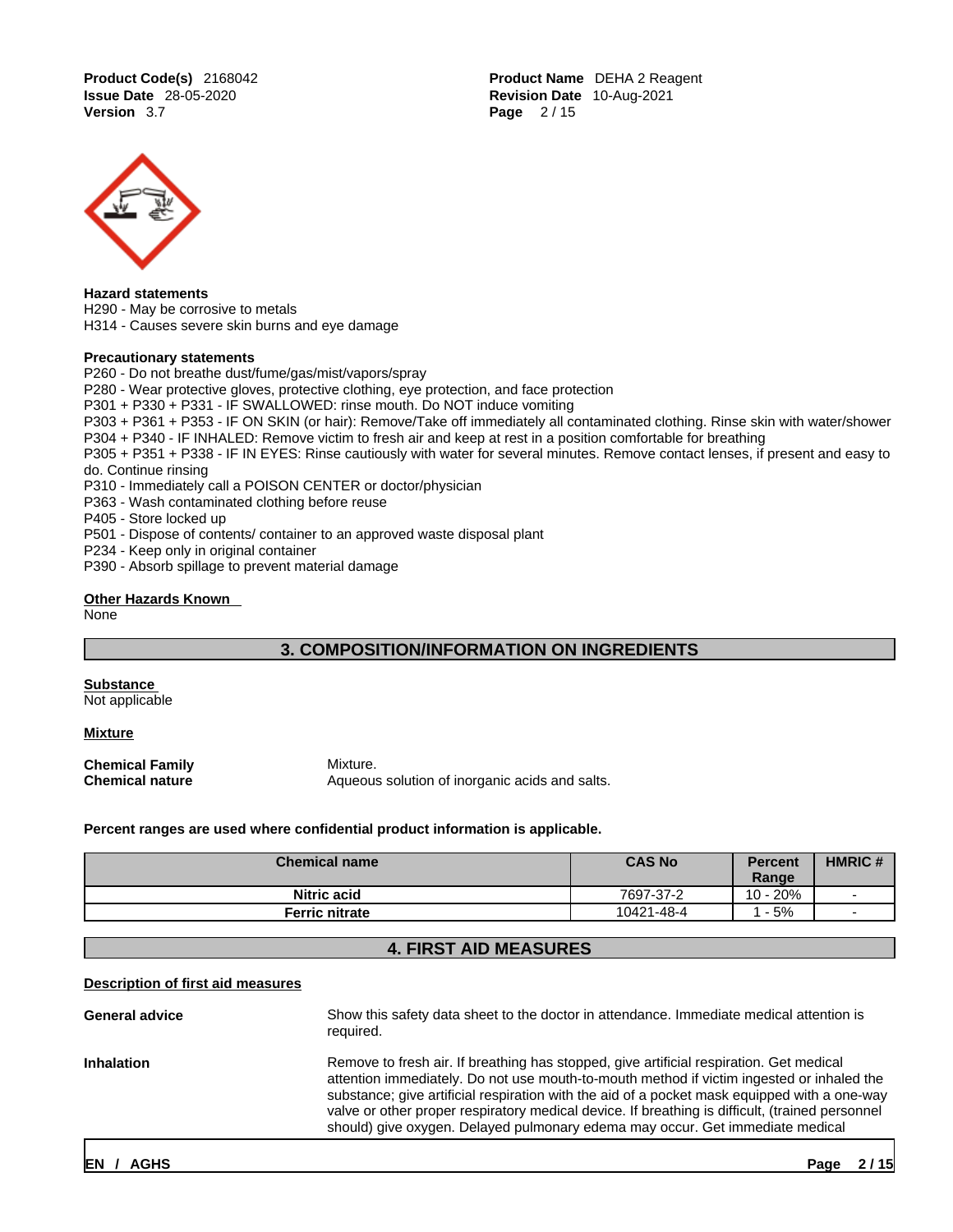| Product Code(s) 2168042<br><b>Issue Date</b> 28-05-2020<br>Version 3.7 | <b>Product Name</b> DEHA 2 Reagent<br>Revision Date 10-Aug-2021<br>Page 3/15                                                                                                                                                                                                                                                                    |
|------------------------------------------------------------------------|-------------------------------------------------------------------------------------------------------------------------------------------------------------------------------------------------------------------------------------------------------------------------------------------------------------------------------------------------|
|                                                                        | advice/attention.                                                                                                                                                                                                                                                                                                                               |
| Eye contact                                                            | Rinse immediately with plenty of water, also under the eyelids, for at least 15 minutes.<br>Remove contact lenses, if present and easy to do. Continue rinsing. Keep eye wide open<br>while rinsing. Do not rub affected area. Get immediate medical advice/attention.                                                                          |
| <b>Skin contact</b>                                                    | Wash off immediately with soap and plenty of water while removing all contaminated<br>clothes and shoes. Get immediate medical advice/attention.                                                                                                                                                                                                |
| Ingestion                                                              | Clean mouth with water and drink afterwards plenty of water. Never give anything by mouth<br>to an unconscious person. Do NOT induce vomiting. Get immediate medical<br>advice/attention.                                                                                                                                                       |
| Self-protection of the first aider                                     | Avoid contact with skin, eyes or clothing. Ensure that medical personnel are aware of the<br>material(s) involved, take precautions to protect themselves and prevent spread of<br>contamination. Avoid direct contact with skin. Use barrier to give mouth-to-mouth<br>resuscitation.                                                          |
| Most important symptoms and effects, both acute and delayed            |                                                                                                                                                                                                                                                                                                                                                 |
| <b>Symptoms</b>                                                        | Burning sensation.                                                                                                                                                                                                                                                                                                                              |
|                                                                        | Indication of any immediate medical attention and special treatment needed                                                                                                                                                                                                                                                                      |
| Note to physicians                                                     | Product is a corrosive material. Use of gastric lavage or emesis is contraindicated.<br>Possible perforation of stomach or esophagus should be investigated. Do not give<br>chemical antidotes. Asphyxia from glottal edema may occur. Marked decrease in blood<br>pressure may occur with moist rales, frothy sputum, and high pulse pressure. |
|                                                                        | <b>5. FIRE-FIGHTING MEASURES</b>                                                                                                                                                                                                                                                                                                                |
| <b>Suitable Extinguishing Media</b>                                    | Use extinguishing measures that are appropriate to local circumstances and the<br>surrounding environment.                                                                                                                                                                                                                                      |

| Unsuitable Extinguishing Media                | Caution: Use of water spray when fighting fire may be inefficient.                                                                        |
|-----------------------------------------------|-------------------------------------------------------------------------------------------------------------------------------------------|
| Specific hazards arising from the<br>chemical | The product causes burns of eyes, skin and mucous membranes. Thermal decomposition<br>can lead to release of irritating gases and vapors. |
| <b>Hazardous combustion products</b>          | This material will not burn.                                                                                                              |

**Special protective equipment for fire-fighters** Firefighters should wear self-contained breathing apparatus and full firefighting turnout gear. Use personal protection equipment.

## **6. ACCIDENTAL RELEASE MEASURES**

**U.S. Notice Dimension Constanting Conducts** Only persons properly qualified to respond to an emergency involving hazardous substances may respond to a spill according to federal regulations (OSHA 29 CFR 1910.120(a)(v)) and per your company's emergency response plan and guidelines/procedures. See Section 13, Special Instructions for disposal assistance. Outside of the US, only persons properly qualified according to state or local regulations should respond to a spill involving chemicals.

## **Personal precautions, protective equipment and emergency procedures**

**Personal precautions** Avoid contact with skin, eyes or clothing. Ensure adequate ventilation. Use personal protective equipment as required.Attention! Corrosive material. Evacuate personnel to safe areas. Keep people away from and upwind of spill/leak.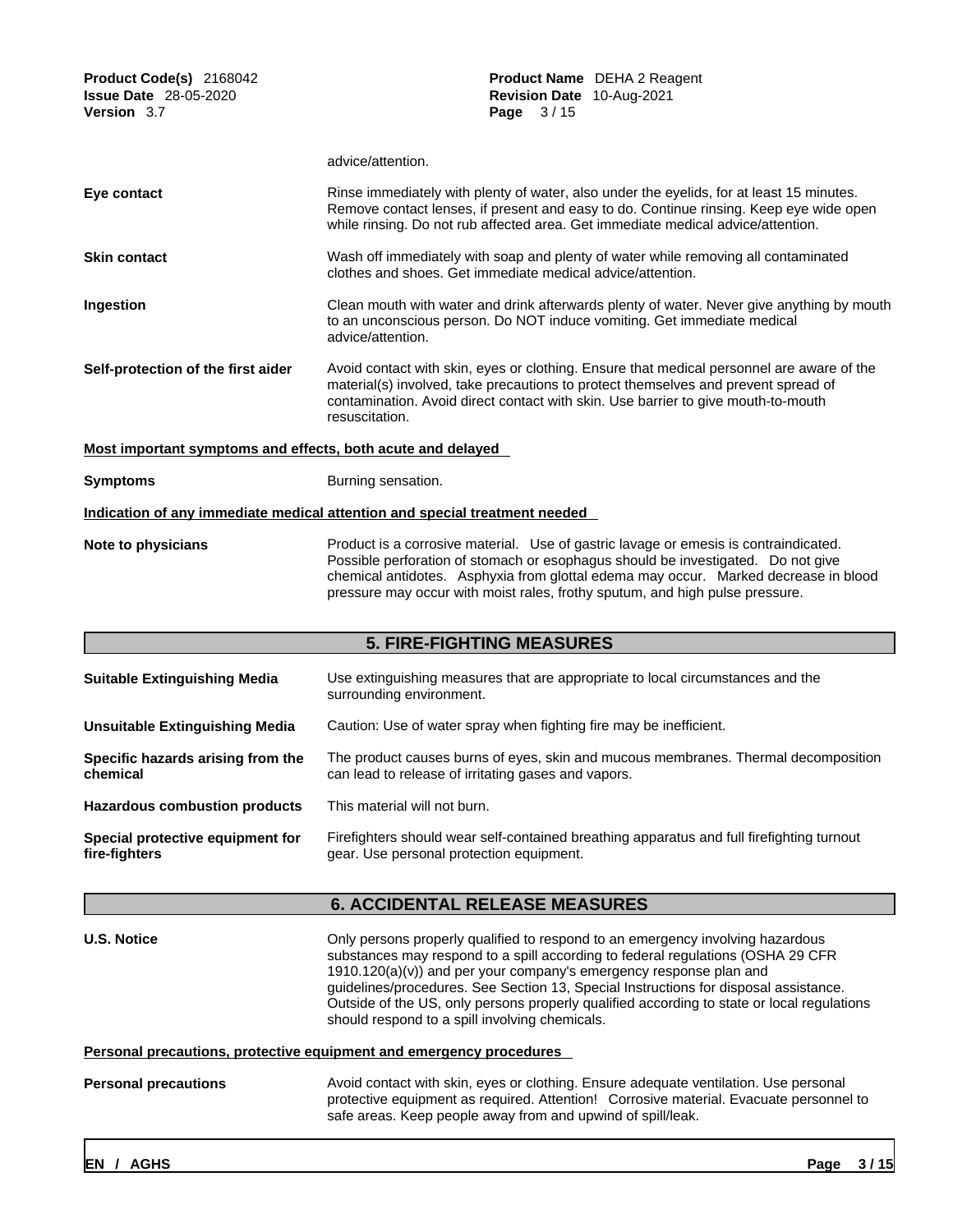| Product Code(s) 2168042<br><b>Issue Date</b> 28-05-2020<br><b>Version</b> 3.7 | Product Name DEHA 2 Reagent<br>Revision Date 10-Aug-2021<br>Page 4/15                                                                                                                                                                                                                                                                                                                              |  |  |  |  |  |
|-------------------------------------------------------------------------------|----------------------------------------------------------------------------------------------------------------------------------------------------------------------------------------------------------------------------------------------------------------------------------------------------------------------------------------------------------------------------------------------------|--|--|--|--|--|
| <b>Other Information</b>                                                      | Refer to protective measures listed in Sections 7 and 8.                                                                                                                                                                                                                                                                                                                                           |  |  |  |  |  |
| <b>Environmental precautions</b>                                              |                                                                                                                                                                                                                                                                                                                                                                                                    |  |  |  |  |  |
| <b>Environmental precautions</b>                                              | Prevent further leakage or spillage if safe to do so. Should not be released into the<br>environment. Do not allow to enter into soil/subsoil. Prevent product from entering drains.                                                                                                                                                                                                               |  |  |  |  |  |
| Methods and material for containment and cleaning up                          |                                                                                                                                                                                                                                                                                                                                                                                                    |  |  |  |  |  |
| <b>Methods for containment</b>                                                | Prevent further leakage or spillage if safe to do so.                                                                                                                                                                                                                                                                                                                                              |  |  |  |  |  |
| Methods for cleaning up                                                       | Pick up and transfer to properly labeled containers.                                                                                                                                                                                                                                                                                                                                               |  |  |  |  |  |
| Prevention of secondary hazards                                               | Clean contaminated objects and areas thoroughly observing environmental regulations.                                                                                                                                                                                                                                                                                                               |  |  |  |  |  |
| <b>Reference to other sections</b>                                            | See section 8 for more information. See section 13 for more information.                                                                                                                                                                                                                                                                                                                           |  |  |  |  |  |
|                                                                               | 7. HANDLING AND STORAGE                                                                                                                                                                                                                                                                                                                                                                            |  |  |  |  |  |
| <b>Precautions for safe handling</b>                                          |                                                                                                                                                                                                                                                                                                                                                                                                    |  |  |  |  |  |
| Advice on safe handling                                                       | Handle in accordance with good industrial hygiene and safety practice. Avoid contact with<br>skin, eyes or clothing. In case of insufficient ventilation, wear suitable respiratory<br>equipment. Handle product only in closed system or provide appropriate exhaust<br>ventilation. Do not eat, drink or smoke when using this product. Take off contaminated<br>clothing and wash before reuse. |  |  |  |  |  |
| Conditions for safe storage, including any incompatibilities                  |                                                                                                                                                                                                                                                                                                                                                                                                    |  |  |  |  |  |
| <b>Storage Conditions</b>                                                     | Keep containers tightly closed in a dry, cool and well-ventilated place. Protect from<br>moisture. Store locked up. Keep out of the reach of children. Store away from other<br>materials.                                                                                                                                                                                                         |  |  |  |  |  |
| <b>Flammability class</b>                                                     | Not applicable                                                                                                                                                                                                                                                                                                                                                                                     |  |  |  |  |  |
|                                                                               |                                                                                                                                                                                                                                                                                                                                                                                                    |  |  |  |  |  |

## **8. EXPOSURE CONTROLS/PERSONAL PROTECTION**

## **Control parameters**

## **Exposure Guidelines**

| <b>Chemical name</b>             | <b>ACGIH TLV</b>  | <b>OSHA PEL</b>                     | <b>NIOSH</b>              |
|----------------------------------|-------------------|-------------------------------------|---------------------------|
| Nitric acid                      | STEL: 4 ppm       | TWA: 2 ppm                          | IDLH: 25 ppm              |
| CAS#: 7697-37-2                  | TWA: 2 ppm        | TWA: $5 \text{ mg/m}^3$             | TWA: 2 ppm                |
|                                  |                   | (vacated) TWA: 2 ppm                | TWA: 5 mg/m <sup>3</sup>  |
|                                  |                   | (vacated) TWA: 5 mg/m $3$           | STEL: 4 ppm               |
|                                  |                   | (vacated) STEL: 4 ppm               | STEL: $10 \text{ mg/m}^3$ |
|                                  |                   | (vacated) STEL: $10 \text{ mg/m}^3$ |                           |
| Ferric nitrate                   | TWA: 1 $mg/m3$ Fe | (vacated) TWA: $1 \text{ mg/m}^3$   | TWA: 1 mg/m $3$ Fe        |
| CAS#: 10421-48-4                 |                   |                                     |                           |
| Appropriate engineering controls |                   |                                     |                           |
| <b>Engineering Controls</b>      | Showers           |                                     |                           |

Eyewash stations

Ventilation systems.

**Individual protection measures, such as personal protective equipment**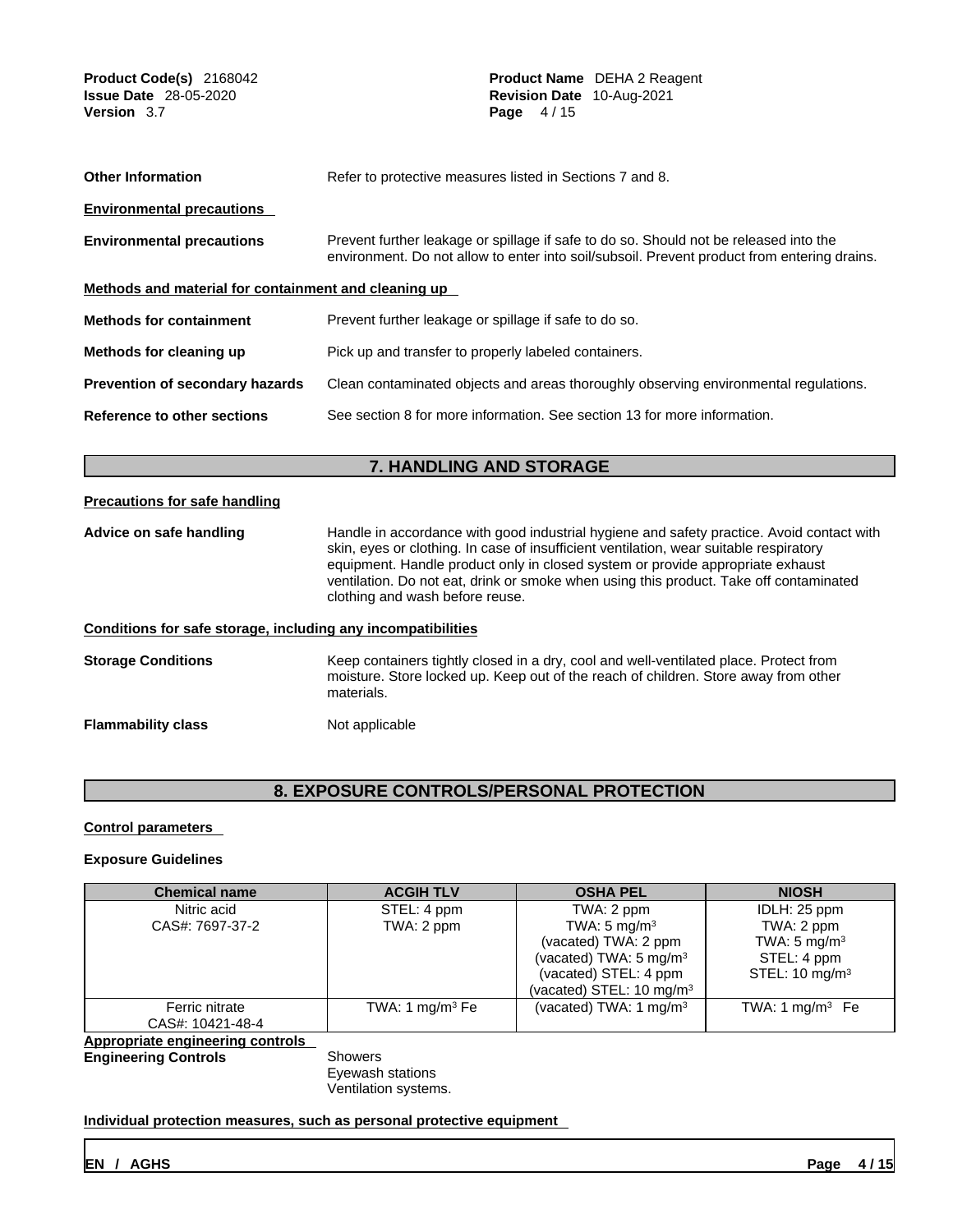| Product Code(s) 2168042<br><b>Issue Date</b> 28-05-2020<br>Version 3.7 | <b>Product Name</b> DEHA 2 Reagent<br>Revision Date 10-Aug-2021<br>Page 5/15                                                                                                                                                                                                                                                                                                                                                                                      |
|------------------------------------------------------------------------|-------------------------------------------------------------------------------------------------------------------------------------------------------------------------------------------------------------------------------------------------------------------------------------------------------------------------------------------------------------------------------------------------------------------------------------------------------------------|
| <b>Respiratory protection</b>                                          | No protective equipment is needed under normal use conditions. If exposure limits are<br>exceeded or irritation is experienced, ventilation and evacuation may be required. Wear<br>breathing apparatus if exposed to vapors/dusts/aerosols.                                                                                                                                                                                                                      |
| <b>Hand Protection</b>                                                 | Wear suitable gloves. Impervious gloves. Gloves must be inspected prior to use. The<br>selected protective gloves have to satisfy the specifications of EU Directive 2016/425 and<br>the standard EN 374 derived from it. Chemical resistant gloves made of butyl rubber or<br>nitrile rubber category III according to EN 374-1:2016.                                                                                                                            |
| <b>Eye/face protection</b>                                             | Face protection shield.                                                                                                                                                                                                                                                                                                                                                                                                                                           |
| Skin and body protection                                               | Wear suitable protective clothing. Long sleeved clothing. Chemical resistant apron.                                                                                                                                                                                                                                                                                                                                                                               |
| <b>General Hygiene Considerations</b>                                  | Wear suitable gloves and eye/face protection. Do not eat, drink or smoke when using this<br>product. Regular cleaning of equipment, work area and clothing is recommended. Avoid<br>contact with skin, eyes or clothing. Remove and wash contaminated clothing and gloves,<br>including the inside, before re-use. Contaminated work clothing should not be allowed out<br>of the workplace. Wash hands before breaks and immediately after handling the product. |
| <b>Environmental exposure controls</b>                                 | Local authorities should be advised if significant spillages cannot be contained. Do not<br>allow into any sewer, on the ground or into any body of water.                                                                                                                                                                                                                                                                                                        |
| <b>Thermal hazards</b>                                                 | None under normal processing.                                                                                                                                                                                                                                                                                                                                                                                                                                     |

## **9. PHYSICAL AND CHEMICAL PROPERTIES**

## **Information on basic physical and chemical properties**

| <b>Physical state</b><br>Appearance<br>Odor | aqueous solution<br><b>Odorless</b>            | Liquid             | Color<br><b>Odor threshold</b>           | colorless<br>Not applicable |
|---------------------------------------------|------------------------------------------------|--------------------|------------------------------------------|-----------------------------|
| <b>Property</b>                             |                                                | <b>Values</b>      |                                          | Remarks • Method            |
| Molecular weight                            |                                                | Not applicable     |                                          |                             |
| рH                                          |                                                | < 0.5              |                                          | @ 20 °C                     |
| Melting point/freezing point                |                                                | -9                 | °C / 15.8 °F                             |                             |
| Boiling point / boiling range               |                                                |                    | ~ 103 °C / 217.4 °F                      |                             |
| <b>Evaporation rate</b>                     |                                                | $0.93$ (water = 1) |                                          |                             |
| Vapor pressure                              |                                                |                    | 17.027 mm Hg / 2.27 kPa at 20 °C / 68 °F |                             |
| <b>Relative vapor density</b>               |                                                | 0.67               |                                          |                             |
|                                             | Specific gravity (water = $1 / air = 1$ )      | 1.062              |                                          |                             |
|                                             | <b>Partition Coefficient (n-octanol/water)</b> | No data available  |                                          |                             |
| <b>Coefficient</b>                          | <b>Soil Organic Carbon-Water Partition</b>     | No data available  |                                          |                             |
| <b>Autoignition temperature</b>             |                                                | No data available  |                                          |                             |
| <b>Decomposition temperature</b>            |                                                | No data available  |                                          |                             |
| <b>Dynamic viscosity</b>                    |                                                | No data available  |                                          |                             |
| <b>Kinematic viscosity</b>                  |                                                | No data available  |                                          |                             |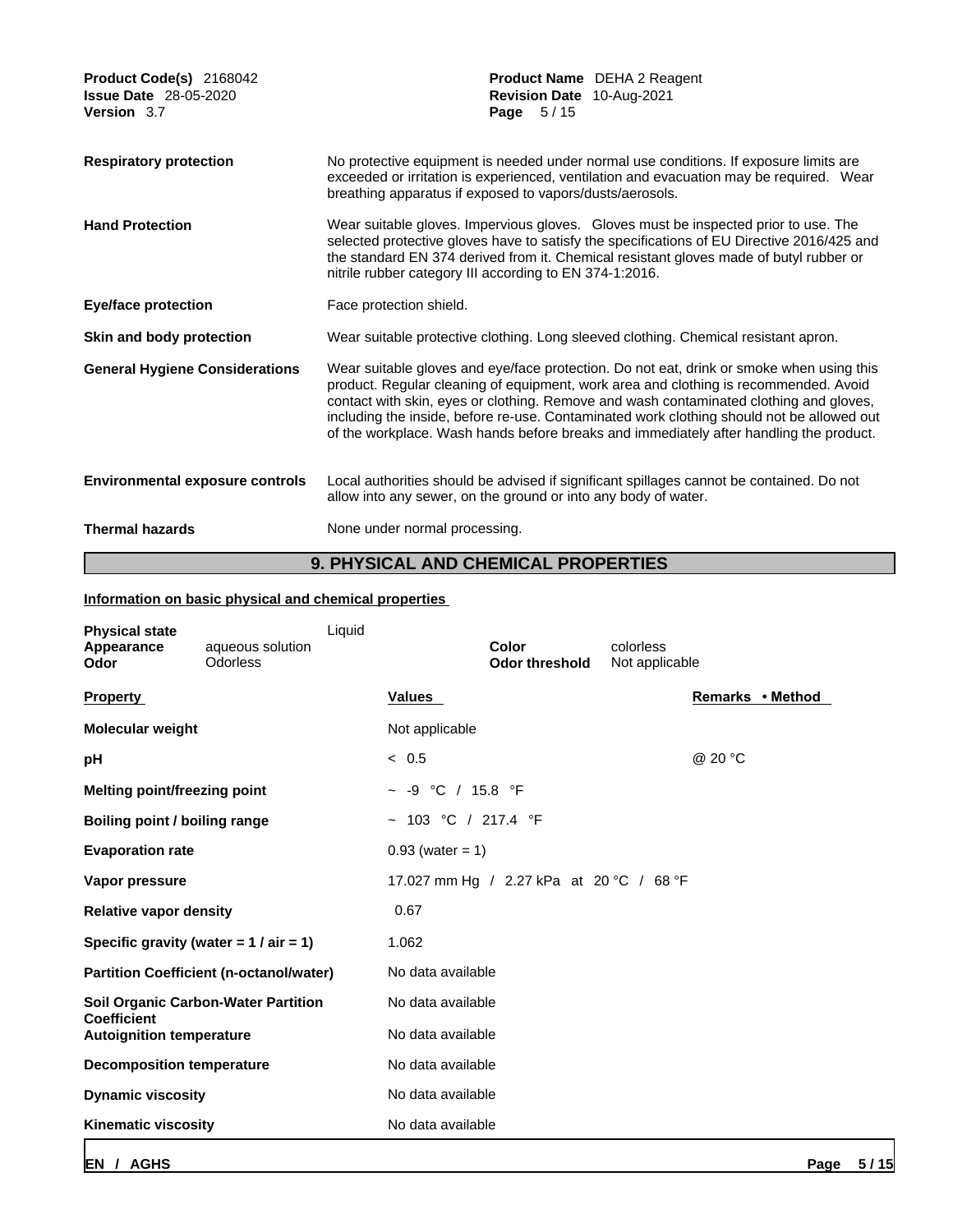**Product Code(s)** 2168042 **Product Name** DEHA 2 Reagent **Issue Date** 28-05-2020 **Revision Date** 10-Aug-2021 **Version** 3.7 **Page** 6 / 15

### **Solubility(ies)**

#### **Water solubility**

| $\cdots$<br><br>Water<br><b>classification</b><br>solubility | . .<br>solubility<br>vvater | <br>Solu<br>ibilitv<br>emperature<br>Water |
|--------------------------------------------------------------|-----------------------------|--------------------------------------------|
| soluble                                                      | 000<br>ma/L                 | $\Omega$<br>---<br>$-$<br>$\sim$           |

## **Solubility in other solvents**

| <b>Chemical Name</b> | Solubility classification | Solubility | Solubility<br>Temperature |
|----------------------|---------------------------|------------|---------------------------|
| Acid                 | Soluble                   | 1000 ma/L  | 25<br>77 °C<br>$\sim$     |
| Ethyl alcohol        | Soluble                   | 1000 mg/L  | 25<br>77 °C<br>$\sim$     |
| Acetone              | Soluble                   | 1000 mg/L  | 77 °C<br>25<br>$\sim$     |

## **Other information**

#### **Metal Corrosivity**

Classified as corrosive to metal according to GHS criteria<br>Steel Corrosion Rate **Aluminum Corrosion Rate** 

**Steel Corrosion Rate** 1325.9 mm/yr / 52.2 in/yr

## **Volatile Organic Compounds (VOC) Content**

| <b>Chemical name</b> | <b>CAS No</b> | <b>Volatile organic</b><br>  compounds (VOC) content | <b>CAA (Clean Air Act)</b> |
|----------------------|---------------|------------------------------------------------------|----------------------------|
| Nitric acid          | 7697-37-2     | Not applicable                                       |                            |
| Ferric nitrate       | 10421-48-4    | No data available                                    |                            |

### **Explosive properties**

| Upper explosion limit<br>Lower explosion limit                                                    | Not applicable<br>Not applicable       |
|---------------------------------------------------------------------------------------------------|----------------------------------------|
| <b>Flammable properties</b>                                                                       |                                        |
| <b>Flash point</b>                                                                                | No data available                      |
| <b>Flammability Limit in Air</b><br><b>Upper flammability limit:</b><br>Lower flammability limit: | No data available<br>No data available |
| <b>Oxidizing properties</b>                                                                       | No data available.                     |
| <b>Bulk density</b>                                                                               | Not applicable                         |
|                                                                                                   |                                        |

## **10. STABILITY AND REACTIVITY**

### **Reactivity**

Not applicable. Corrosive to metal.

#### **Chemical stability**

Stable under normal conditions.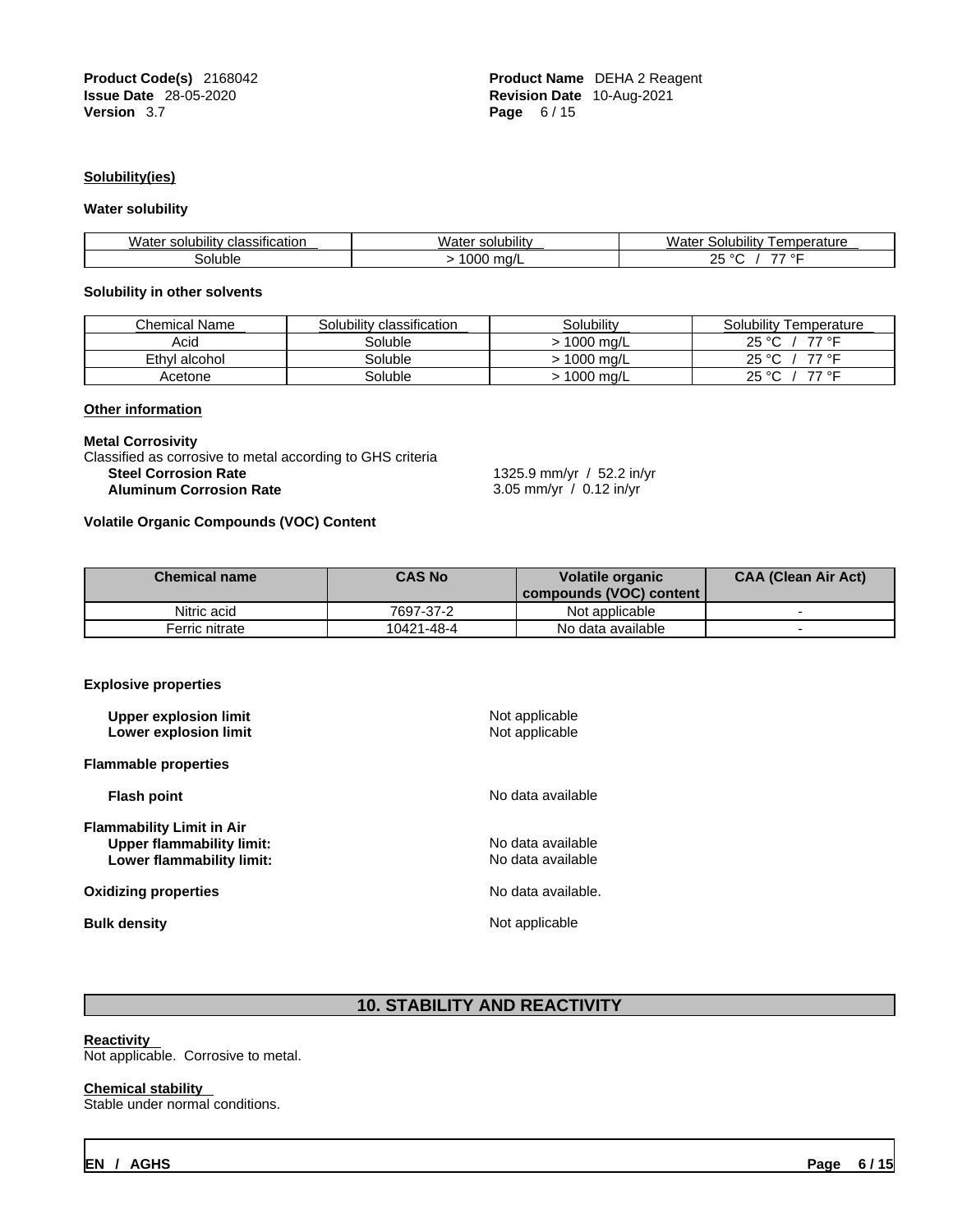**Issue Date** 28-05-2020 **Revision Date** 10-Aug-2021

### **Explosion data**

**Sensitivity to Mechanical Impact** None. **Sensitivity to Static Discharge** None.

#### **Possibility of hazardous reactions**

None under normal processing.

#### **Hazardous polymerization**

Hazardous polymerization does not occur.

#### **Conditions to avoid**

Exposure to air or moisture over prolonged periods.

## **Incompatible materials**

Oxidizing agent. Acids. Bases.

#### **Hazardous decomposition products**

Thermal decomposition can lead to release of irritating and toxic gases and vapors.

## **11. TOXICOLOGICAL INFORMATION**

#### **Information on likely routes of exposure**

#### **Product Information**

| <b>Inhalation</b>   | Corrosive by inhalation. Inhalation of corrosive fumes/gases may cause coughing, choking,<br>headache, dizziness, and weakness for several hours. Pulmonary edema may occur with<br>tightness in the chest, shortness of breath, bluish skin, decreased blood pressure, and<br>increased heart rate. Inhaled corrosive substances can lead to a toxic edema of the lungs.<br>Pulmonary edema can be fatal.                                   |
|---------------------|----------------------------------------------------------------------------------------------------------------------------------------------------------------------------------------------------------------------------------------------------------------------------------------------------------------------------------------------------------------------------------------------------------------------------------------------|
| Eye contact         | Causes burns. Corrosive to the eyes and may cause severe damage including blindness.<br>Causes serious eye damage. May cause irreversible damage to eyes.                                                                                                                                                                                                                                                                                    |
| <b>Skin contact</b> | Causes severe burns.                                                                                                                                                                                                                                                                                                                                                                                                                         |
| Ingestion           | Causes burns. Ingestion causes burns of the upper digestive and respiratory tracts. May<br>cause severe burning pain in the mouth and stomach with vomiting and diarrhea of dark<br>blood. Blood pressure may decrease. Brownish or yellowish stains may be seen around the<br>mouth. Swelling of the throat may cause shortness of breath and choking. May cause lung<br>damage if swallowed. May be fatal if swallowed and enters airways. |
| Svmptoms            | Redness. Burning. May cause blindness. Coughing and/ or wheezing.                                                                                                                                                                                                                                                                                                                                                                            |
|                     |                                                                                                                                                                                                                                                                                                                                                                                                                                              |

### **Acute toxicity**

Based on available data, the classification criteria are not met

## **Product Acute Toxicity Data**

No data available.

## **Ingredient Acute Toxicity Data**

No data available.

| <b>Chemical name</b> | <b>Endpoint</b>    | <b>Reported</b> | <b>Exposure</b> | <b>Toxicological effects</b> | Key literature references and |
|----------------------|--------------------|-----------------|-----------------|------------------------------|-------------------------------|
|                      | type               | dose            | time            |                              | sources for data              |
| Ferric nitrate       | Rat                | 3250 mg/kg      | None            | None reported                | RTECS (Registry of Toxic      |
| - 5%)                | $\mathsf{LD}_{50}$ |                 | reported        |                              | <b>Effects of Chemical</b>    |
| CAS#: 10421-48-4     |                    |                 |                 |                              | Substances)                   |
| <b>Chemical name</b> | Endpoint           | <b>Reported</b> | <b>Exposure</b> | <b>Toxicological effects</b> | Key literature references and |
|                      | type               | dose            | time            |                              | sources for data              |

**Product Code(s)** 2168042 **Product Name** DEHA 2 Reagent **Version** 3.7 **Page** 7 / 15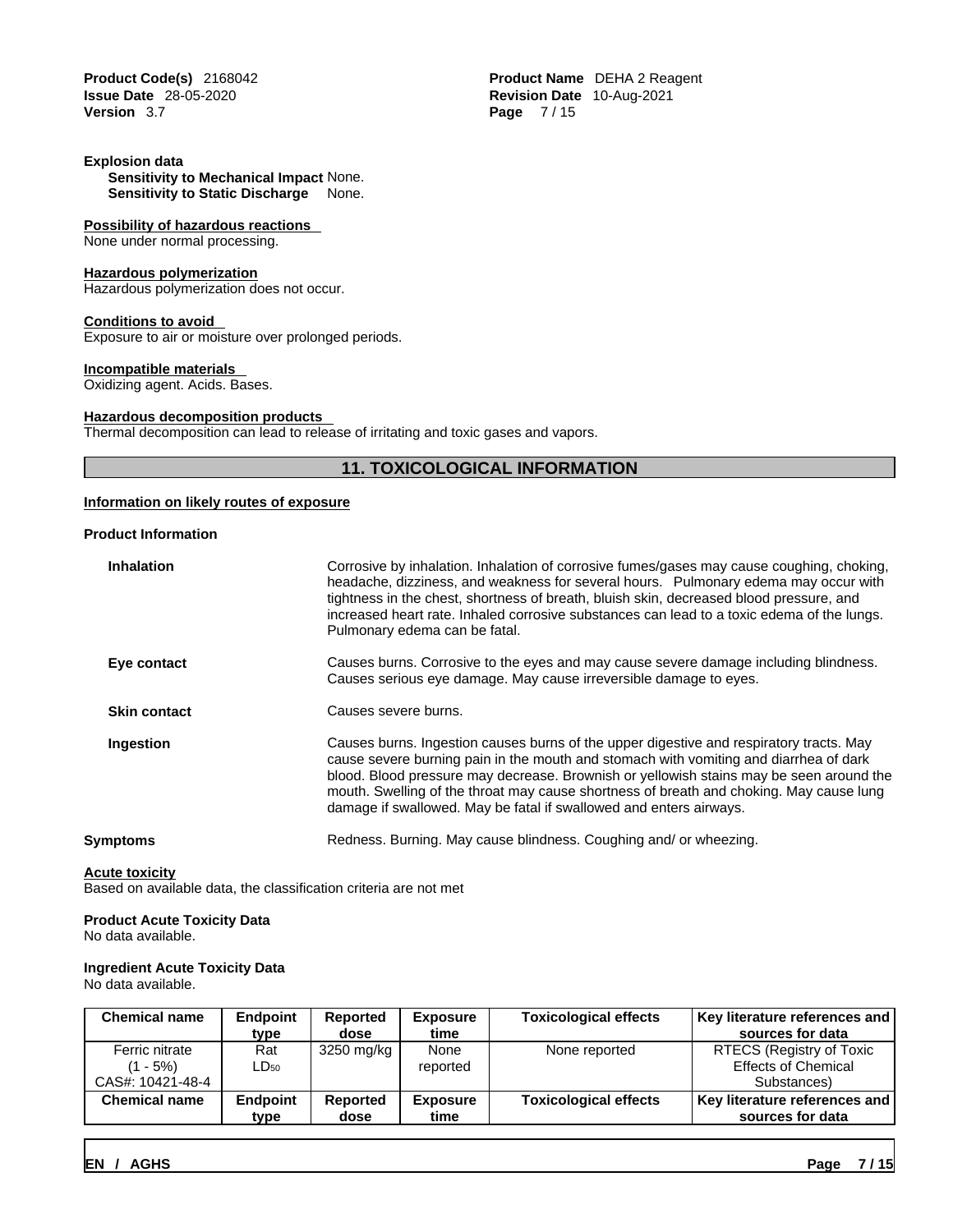| Nitric acid<br>20%<br>110<br>1 U | None<br>reported | None<br>reported | $\ddot{\phantom{1}}$<br>None<br>reported | None reported | information available<br>No |  |
|----------------------------------|------------------|------------------|------------------------------------------|---------------|-----------------------------|--|
| CAS#:<br>7697-37-2               |                  |                  |                                          |               |                             |  |

**Unknown Acute Toxicity**

0% of the mixture consists of ingredient(s) of unknown toxicity.

### **Acute Toxicity Estimations (ATE)**

| ATEmix (oral)                        | <b>No information available</b> |
|--------------------------------------|---------------------------------|
| <b>ATEmix (dermal)</b>               | <b>No information available</b> |
| <b>ATEmix (inhalation-dust/mist)</b> | No information available        |
| <b>ATEmix (inhalation-vapor)</b>     | <b>No information available</b> |
| <b>ATEmix (inhalation-gas)</b>       | <b>No information available</b> |

## **Skin corrosion/irritation**

Causes severe burns.

#### **Product Skin Corrosion/Irritation Data** No data available.

## **Ingredient Skin Corrosion/Irritation Data**

No data available.

| <b>Chemical name</b>                              | Test method                  | <b>Species</b>   | Reported<br>dose | <b>Exposure</b><br>time | <b>Results</b>    | <b>Key literature</b><br>references and<br>sources for data                         |
|---------------------------------------------------|------------------------------|------------------|------------------|-------------------------|-------------------|-------------------------------------------------------------------------------------|
| Nitric acid<br>$(10 - 20\%)$<br>CAS#: 7697-37-2   | Existing human<br>experience | Human            | None<br>reported | None<br>reported        | Corrosive to skin | <b>ERMA (New Zealands)</b><br><b>Environmental Risk</b><br>Management<br>Authority) |
| Ferric nitrate<br>$(1 - 5\%)$<br>CAS#: 10421-48-4 | None reported                | None<br>reported | None<br>reported | None<br>reported        | Skin irritant     | No information<br>available                                                         |

## **Serious eye damage/irritation**

Classification based on data available for ingredients. Causes burns. Risk of serious damage to eyes.

## **Product Serious Eye Damage/Eye Irritation Data**

No data available.

## **Ingredient Eye Damage/Eye Irritation Data**

No data available.

| <b>Chemical name</b>                              | Test method                  | <b>Species</b>   | Reported<br>dose | <b>Exposure</b><br>time | <b>Results</b>    | <b>Key literature</b><br>references and<br>sources for data                         |
|---------------------------------------------------|------------------------------|------------------|------------------|-------------------------|-------------------|-------------------------------------------------------------------------------------|
| Nitric acid<br>$(10 - 20\%)$<br>CAS#: 7697-37-2   | Existing human<br>experience | Human            | None<br>reported | None<br>reported        | Corrosive to eyes | <b>ERMA (New Zealands)</b><br><b>Environmental Risk</b><br>Management<br>Authority) |
| Ferric nitrate<br>$(1 - 5\%)$<br>CAS#: 10421-48-4 | None reported                | None<br>reported | None<br>reported | None<br>reported        | Eye irritant      | No information<br>available                                                         |

## **Respiratory or skin sensitization**

Based on available data, the classification criteria are not met.

## **Product Sensitization Data**

No data available.

#### **Ingredient Sensitization Data**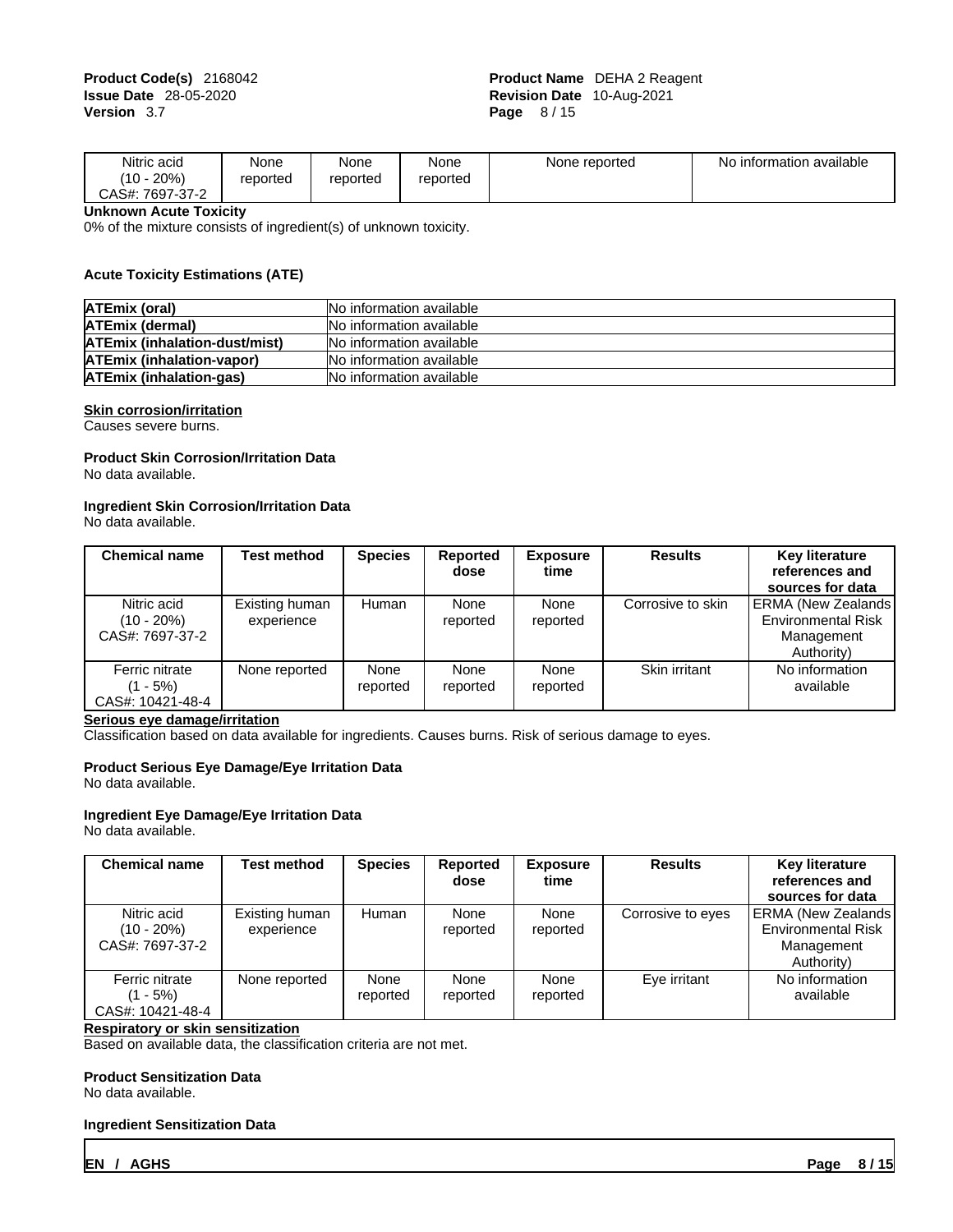**Product Code(s)** 2168042 **Product Name** DEHA 2 Reagent **Issue Date** 28-05-2020 **Revision Date** 10-Aug-2021 **Version** 3.7 **Page** 9 / 15

No data available.

### **STOT - single exposure**

Based on available data, the classification criteria are not met.

#### **Product Specific Target Organ Toxicity Single Exposure Data** No data available.

#### **Ingredient Specific Target Organ Toxicity Single Exposure Data** No data available.

| <b>Chemical name</b> | <b>Endpoint</b> | Reported | <b>Exposure</b> | <b>Toxicological effects</b> | Key literature references and |
|----------------------|-----------------|----------|-----------------|------------------------------|-------------------------------|
|                      | type            | dose     | time            |                              | sources for data              |
| Nitric acid          | Rat             | 226500   | None            | <b>Blood</b>                 | RTECS (Registry of Toxic      |
| $(10 - 20\%)$        | <b>TD</b> Lo    | mg/kg    | reported        | Methemoglobinemia-Carboxyhe  | <b>Effects of Chemical</b>    |
| CAS#: 7697-37-2      |                 |          |                 | moglobin                     | Substances)                   |
| <b>Chemical name</b> | <b>Endpoint</b> | Reported | <b>Exposure</b> | <b>Toxicological effects</b> | Key literature references and |
|                      | type            | dose     | time            |                              | sources for data              |
| Nitric acid          | Rat             | 460 mg/L | hours           | <b>Nutritional and Gross</b> | RTECS (Registry of Toxic      |
| $(10 - 20\%)$        | <b>TC</b> Lo    |          |                 | <b>Metabolic</b>             | <b>Effects of Chemical</b>    |
| CAS#: 7697-37-2      |                 |          |                 | Weight loss or decreased     | Substances)                   |
|                      |                 |          |                 | weight gain                  |                               |

#### **STOT - repeated exposure**

Based on available data, the classification criteria are not met.

#### **Product Specific Target Organ Toxicity Repeat Dose Data** No data available.

#### **Ingredient Specific Target Organ Toxicity Repeat Exposure Data** No data available.

| <b>Chemical name</b> | Endpoint<br>type | Reported<br>dose | <b>Exposure</b><br>time | <b>Toxicological effects</b>     | Key literature references and  <br>sources for data |  |
|----------------------|------------------|------------------|-------------------------|----------------------------------|-----------------------------------------------------|--|
| Nitric acid          | Rat              | 0.001071         | 84 days                 | <b>Behavioral</b>                | RTECS (Registry of Toxic                            |  |
| $(10 - 20\%)$        | <b>TC</b> Lo     | mq/L             |                         | Muscle contraction or spasticity | <b>Effects of Chemical</b>                          |  |
| CAS#: 7697-37-2      |                  |                  |                         | <b>Biochemical</b>               | Substances)                                         |  |
|                      |                  |                  |                         | Enzyme inhibition, induction, or |                                                     |  |
|                      |                  |                  |                         | change in blood or tissue levels |                                                     |  |
|                      |                  |                  |                         | (true cholinesterase)            |                                                     |  |
|                      |                  |                  |                         | Kidney, Ureter, or Bladder       |                                                     |  |
|                      |                  |                  |                         | Other changes in urine           |                                                     |  |
|                      |                  |                  |                         | composition                      |                                                     |  |

**Carcinogenicity**

Based on available data, the classification criteria are not met.

## **Product Carcinogenicity Data**

No data available.

### **Ingredient Carcinogenicity Data**

No data available.

| <b>Chemical name</b> | <b>CAS No</b> | ACGIH | <b>IARC</b> | <b>NTP</b> | <b>OSHA</b> |
|----------------------|---------------|-------|-------------|------------|-------------|
| Nitric acid          | 7697-37-2     |       | Group 2A    |            |             |
|                      |               |       | Group ∶     |            |             |
| Ferric nitrate       | 10421-48-4    |       | Group 2A    |            |             |

### **Legend**

| <b>ACGIF</b><br>Hvaienists.<br><b>BARACA</b><br>erican.<br>∴onference ∶<br>∵Indu.<br>. Ot<br>Governmenta<br>ıdustrıal<br>l Ame | apply<br>noi<br>$\ddot{\phantom{0}}$<br>~<br>. .                        |
|--------------------------------------------------------------------------------------------------------------------------------|-------------------------------------------------------------------------|
| IAR'<br>Cancer)<br>Ωn<br>Research<br>uonal<br>∵ (Inre<br>.nc<br>τо<br>Aae                                                      | :arcinogenic<br>᠈⋀<br>Prob<br>$-$ oblice.<br><b>IGrour</b><br>nouv<br>u |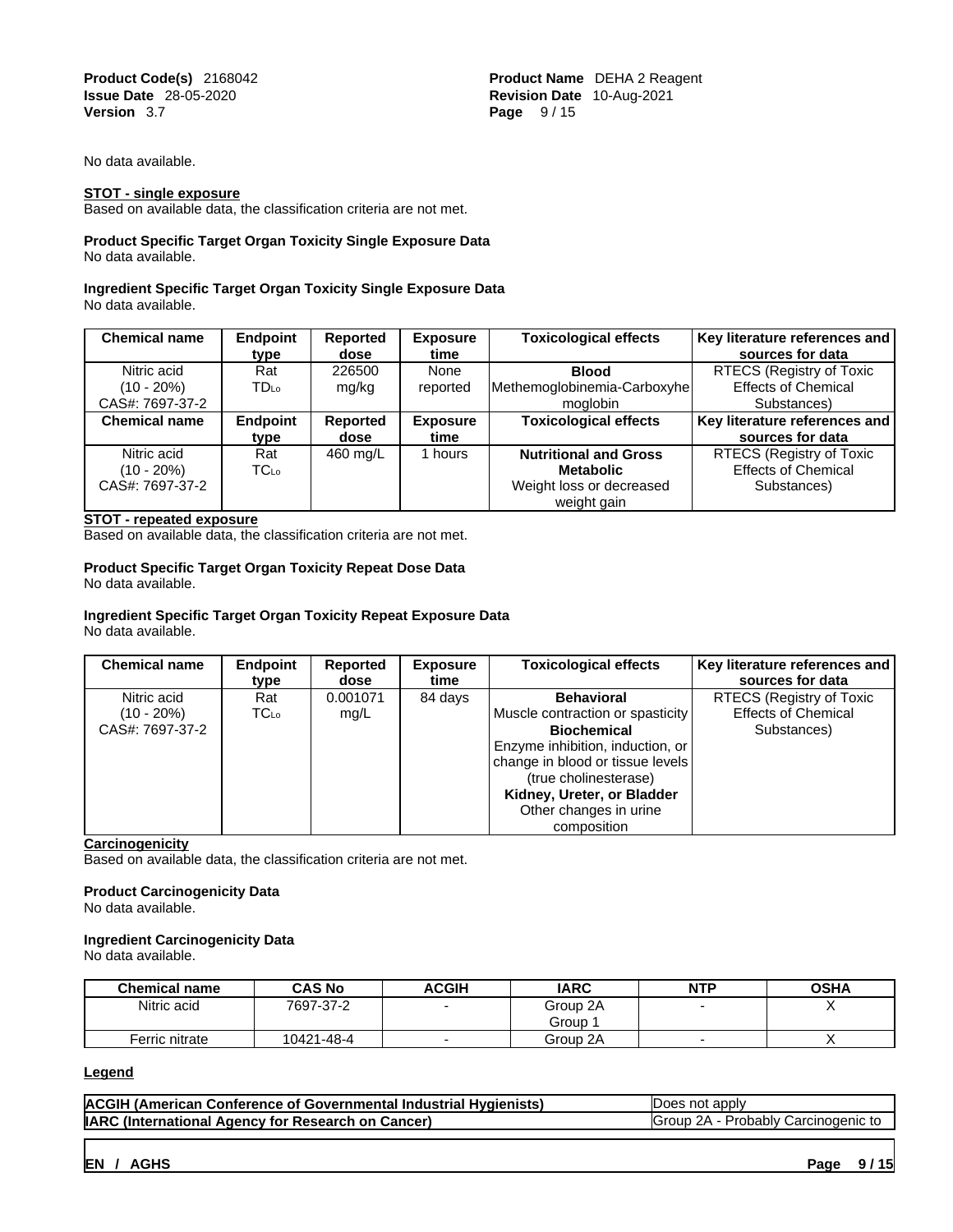|                                                                             | <b>Humans</b>                    |
|-----------------------------------------------------------------------------|----------------------------------|
|                                                                             | Group 1 - Carcinogenic to Humans |
| <b>NTP (National Toxicology Program)</b>                                    | Does not apply                   |
| OSHA (Occupational Safety and Health Administration of the US Department of | IX - Present                     |
| $\lfloor$ Labor $\rfloor$                                                   |                                  |

#### **Germ cell mutagenicity**

Based on available data, the classification criteria are not met.

### **Product Germ Cell Mutagenicity** *invitro* **Data**

No data available.

## **Ingredient Germ Cell Mutagenicity** *invitro* **Data**

No data available.

**Product Germ Cell Mutagenicity** *invivo* **Data** No data available.

## **Ingredient Germ Cell Mutagenicity** *invivo* **Data**

No data available.

#### **Reproductive toxicity**

Based on available data, the classification criteria are not met.

#### **Product Reproductive Toxicity Data**

No data available.

## **Ingredient Reproductive Toxicity Data**

No data available.

| Nitric acid<br>RTECS (Registry of Toxic<br>$\lfloor 21150 \text{ mg/kg} \rfloor$<br>21 days<br>Rat<br><b>Effects on Embryo or Fetus</b><br>™D⊾o<br>Effects of Chemical<br>$(10 - 20\%)$<br>Fetotoxicity (except death e.g.<br>CAS#: 7697-37-2<br>stunted fetus)<br>Substances) | <b>Chemical name</b> | <b>Endpoint</b><br>tvpe | <b>Reported</b><br>dose | <b>Exposure</b><br>time | <b>Toxicological effects</b> | Key literature references and  <br>sources for data |
|--------------------------------------------------------------------------------------------------------------------------------------------------------------------------------------------------------------------------------------------------------------------------------|----------------------|-------------------------|-------------------------|-------------------------|------------------------------|-----------------------------------------------------|
|                                                                                                                                                                                                                                                                                |                      |                         |                         |                         |                              |                                                     |
|                                                                                                                                                                                                                                                                                |                      |                         |                         |                         |                              |                                                     |
|                                                                                                                                                                                                                                                                                |                      |                         |                         |                         |                              |                                                     |

#### **Aspiration hazard**

Based on available data, the classification criteria are not met.

## **12. ECOLOGICAL INFORMATION**

| <b>Ecotoxicity</b>                                    | Based on available data, the classification criteria are not met.                             |
|-------------------------------------------------------|-----------------------------------------------------------------------------------------------|
| Unknown aquatic toxicity                              | 0 % of the mixture consists of component(s) of unknown hazards to the aquatic<br>environment. |
| <b>Product Ecological Data</b>                        |                                                                                               |
| <b>Aquatic Acute Toxicity</b><br>No data available.   |                                                                                               |
| <b>Aquatic Chronic Toxicity</b><br>No data available. |                                                                                               |
| <b>Ingredient Ecological Data</b>                     |                                                                                               |
| <b>Aquatic Acute Toxicity</b><br>No data available.   |                                                                                               |
| <b>Aquatic Chronic Toxicity</b><br>No data available. |                                                                                               |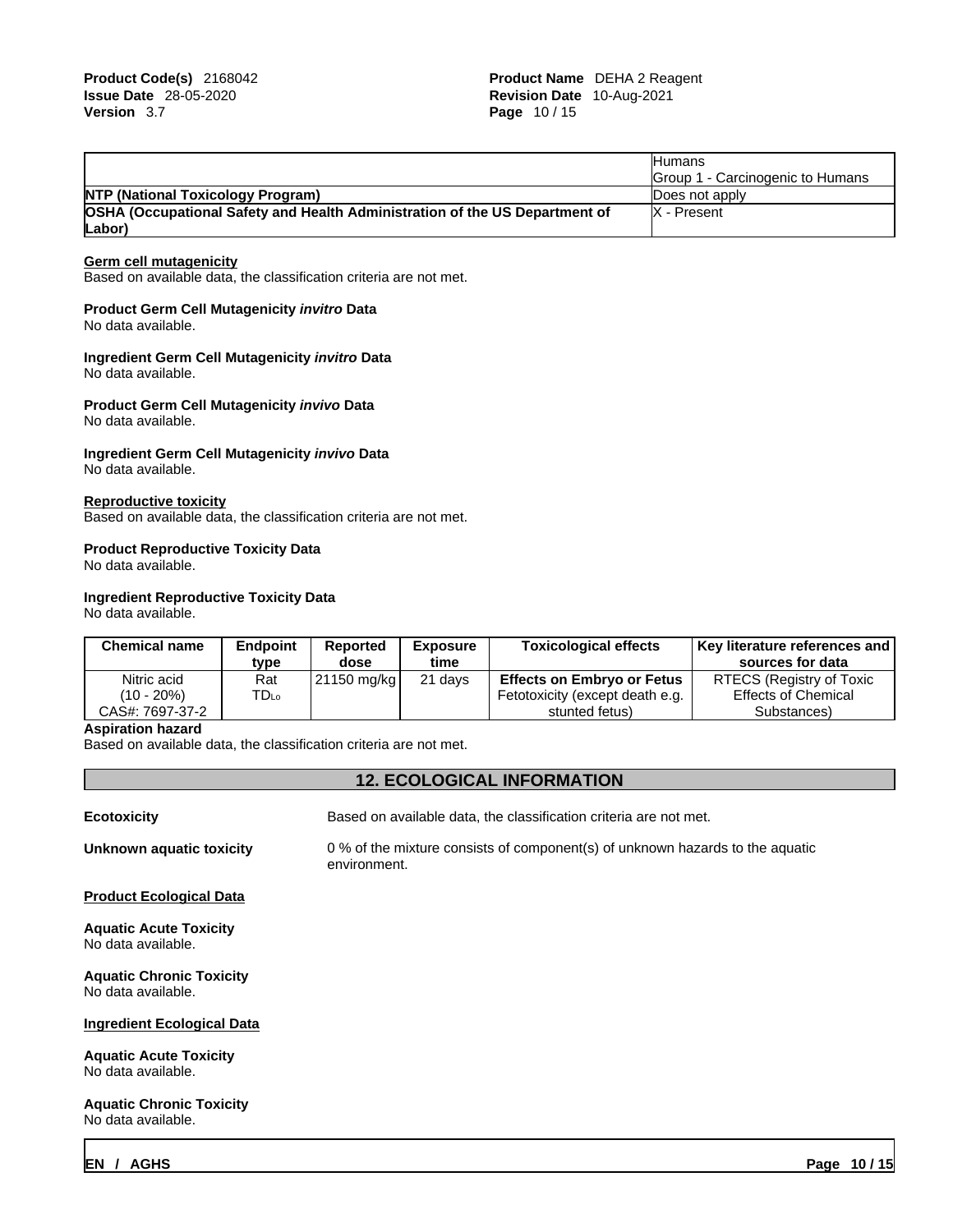**Product Code(s)** 2168042 **Product Name** DEHA 2 Reagent **Issue Date** 28-05-2020 **Revision Date** 10-Aug-2021 **Version** 3.7 **Page** 11 / 15

### **Persistence and degradability**

**Product Biodegradability Data** No data available.

**Bioaccumulation** There is no data for this product **Product Bioaccumulation Data** No data available.

**Partition Coefficient (n-octanol/water)** No data available

**Mobility**

**Soil Organic Carbon-Water Partition Coefficient** No data available

#### **Other adverse effects** No information available

**13. DISPOSAL CONSIDERATIONS** 

## **Waste treatment methods**

| Waste from residues/unused<br>products | Dispose of in accordance with local regulations. Dispose of waste in accordance with<br>environmental legislation.                                                                                                                                                                                                                                                                                                                                                          |
|----------------------------------------|-----------------------------------------------------------------------------------------------------------------------------------------------------------------------------------------------------------------------------------------------------------------------------------------------------------------------------------------------------------------------------------------------------------------------------------------------------------------------------|
| <b>Contaminated packaging</b>          | Do not reuse empty containers.                                                                                                                                                                                                                                                                                                                                                                                                                                              |
| <b>US EPA Waste Number</b>             | D <sub>0</sub> 02                                                                                                                                                                                                                                                                                                                                                                                                                                                           |
|                                        |                                                                                                                                                                                                                                                                                                                                                                                                                                                                             |
| Special instructions for disposal      | Work in an approved fume hood. Working in a large container, cautiously add small<br>portions of the material to cold water with agitation. Do not breathe the fumes. Adjust to a<br>pH between 6 and 9 with an alkali, such as soda ash or sodium bicarbonate. If permitted by<br>regulation. Open cold water tap completely, slowly pour the reacted material to the drain.<br>Check with local municipal and state authorities and waste contractors for pertinent local |

## **14. TRANSPORT INFORMATION**

information regarding the proper disposal of chemicals.

| <b>DOT</b>                                       |                                                                              |
|--------------------------------------------------|------------------------------------------------------------------------------|
| UN/ID no                                         | UN3264                                                                       |
| Proper shipping name                             | Corrosive Liquid, Acidic, Inorganic, N.O.S.                                  |
| <b>DOT Technical Name</b>                        | Nitric Acid                                                                  |
| Transport hazard class(es)                       | 8                                                                            |
| <b>Packing Group</b>                             | Ш                                                                            |
| <b>Reportable Quantity (RQ)</b>                  | Nitric acid: $RQ$ kg= 3413.53                                                |
| <b>Description</b>                               | UN3264, Corrosive liquid, acidic, inorganic, n.o.s. (Nitric Acid), 8, II, RQ |
| <b>Emergency Response Guide</b><br><b>Number</b> | 154                                                                          |
| TDG                                              |                                                                              |
| UN/ID no                                         | <b>UN3264</b>                                                                |
| Proper shipping name                             | Corrosive Liquid, Acidic, Inorganic, N.O.S.                                  |
| <b>TDG Technical Name</b>                        | Nitric Acid                                                                  |
| Transport hazard class(es)                       | 8                                                                            |
| <b>Packing Group</b>                             | $\mathsf{I}$                                                                 |
|                                                  |                                                                              |
|                                                  |                                                                              |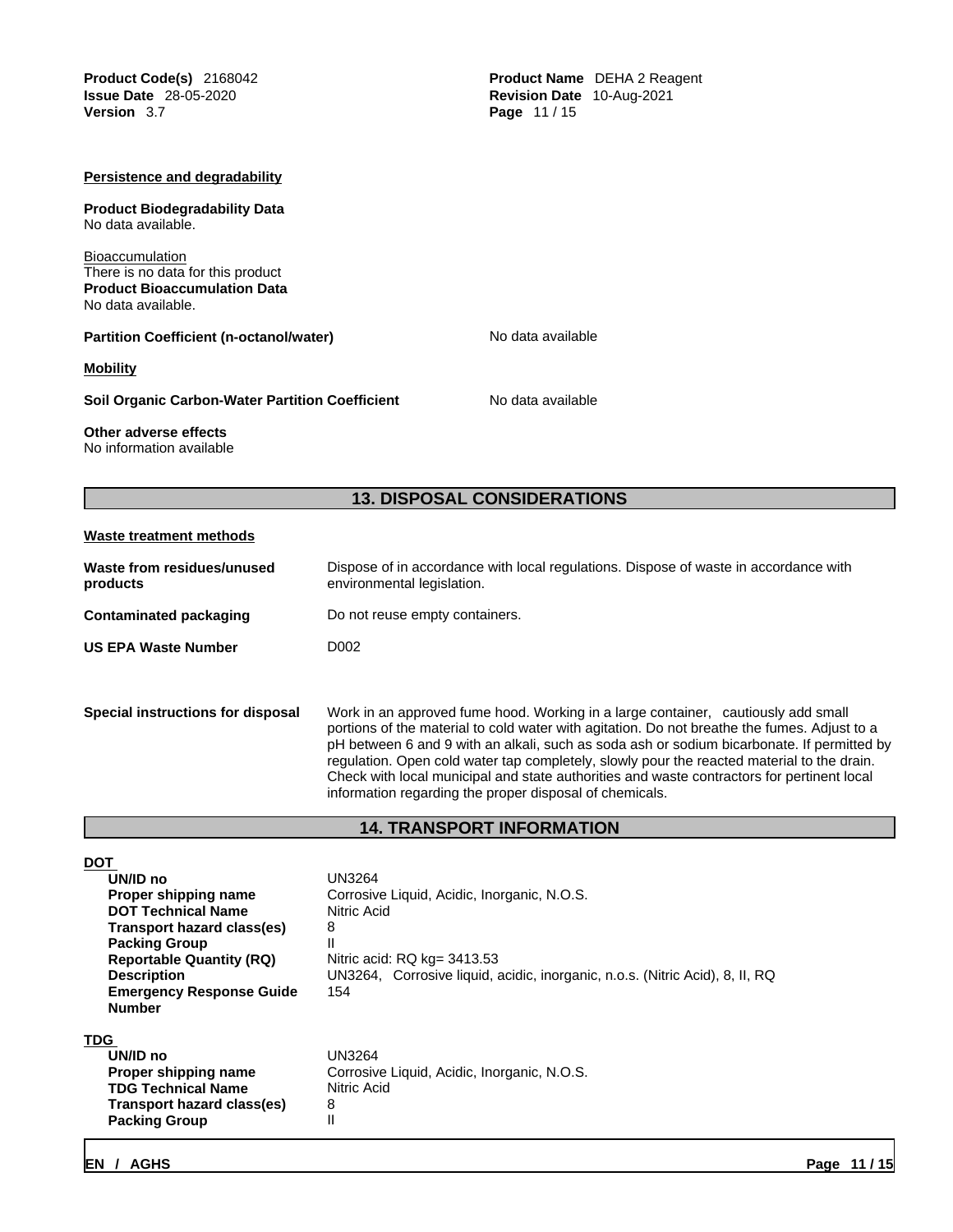**Product Code(s)** 2168042 **Product Name** DEHA 2 Reagent **Issue Date** 28-05-2020 **Revision Date** 10-Aug-2021 **Version** 3.7 **Page** 12 / 15

| <b>Description</b>           | UN3264, Corrosive liquid, acidic, inorganic, n.o.s. (Nitric Acid), 8, II |
|------------------------------|--------------------------------------------------------------------------|
| IATA                         |                                                                          |
| UN number or ID number       | UN3264                                                                   |
| Proper shipping name         | Corrosive liquid, acidic, inorganic, n.o.s.                              |
| <b>IATA Technical Name</b>   | Nitric Acid                                                              |
| Transport hazard class(es)   | 8                                                                        |
| Packing group                | Ш                                                                        |
| <b>ERG Code</b>              | 8L                                                                       |
| Special precautions for user | A3, A803                                                                 |
| <b>IMDG</b>                  |                                                                          |
| UN number or ID number       | UN3264                                                                   |
| Proper shipping name         | Corrosive liquid, acidic, inorganic, n.o.s.                              |
| <b>IMDG Technical Name</b>   | Nitric Acid                                                              |
| Transport hazard class(es)   | 8                                                                        |
| <b>Packing Group</b>         | Ш                                                                        |
| EmS-No                       | F-A, S-B                                                                 |
| Special precautions for user | 274                                                                      |
| Note:                        | No special precautions necessary.                                        |

## **Additional information**

There is a possibility that this product could be contained in a reagent set or kit composed of various compatible dangerous goods. If the item is not in a reagent set or kit, the classification given above applies. If the item is part of a reagent set or kit the classification would change to the following:

UN3316 Chemical Kit, Hazard Class 9, Packing Group II or III.

If the item is not regulated, the Chemical Kit classification does not apply.

## **15. REGULATORY INFORMATION**

| <b>National Inventories</b> |          |
|-----------------------------|----------|
| <b>TSCA</b>                 | Complies |
| <b>DSL/NDSL</b>             | Complies |

**TSCA** - United States Toxic Substances Control Act Section 8(b) Inventory  **DSL/NDSL** - Canadian Domestic Substances List/Non-Domestic Substances List

## **International Inventories**

| <b>EINECS/ELINCS</b>              | Complies |  |
|-----------------------------------|----------|--|
| <b>ENCS</b>                       | Complies |  |
| <b>IECSC</b>                      | Complies |  |
| <b>KECL - Existing substances</b> | Complies |  |
| <b>PICCS</b>                      | Complies |  |
| TCSI                              | Complies |  |
| <b>AICS</b>                       | Complies |  |
| <b>NZIoC</b>                      | Complies |  |
|                                   |          |  |

 **EINECS/ELINCS** - European Inventory of Existing Chemical Substances/European List of Notified Chemical Substances

**ENCS** - Japan Existing and New Chemical Substances

 **IECSC** - China Inventory of Existing Chemical Substances

**KECL** - Korean Existing and Evaluated Chemical Substances

 **PICCS** - Philippines Inventory of Chemicals and Chemical Substances

**TCSI** - Taiwan Chemical Substances Inventory

**AICS** - Australian Inventory of Chemical Substances

 **NZIoC** - New Zealand Inventory of Chemicals

## **US Federal Regulations**

## **SARA 313**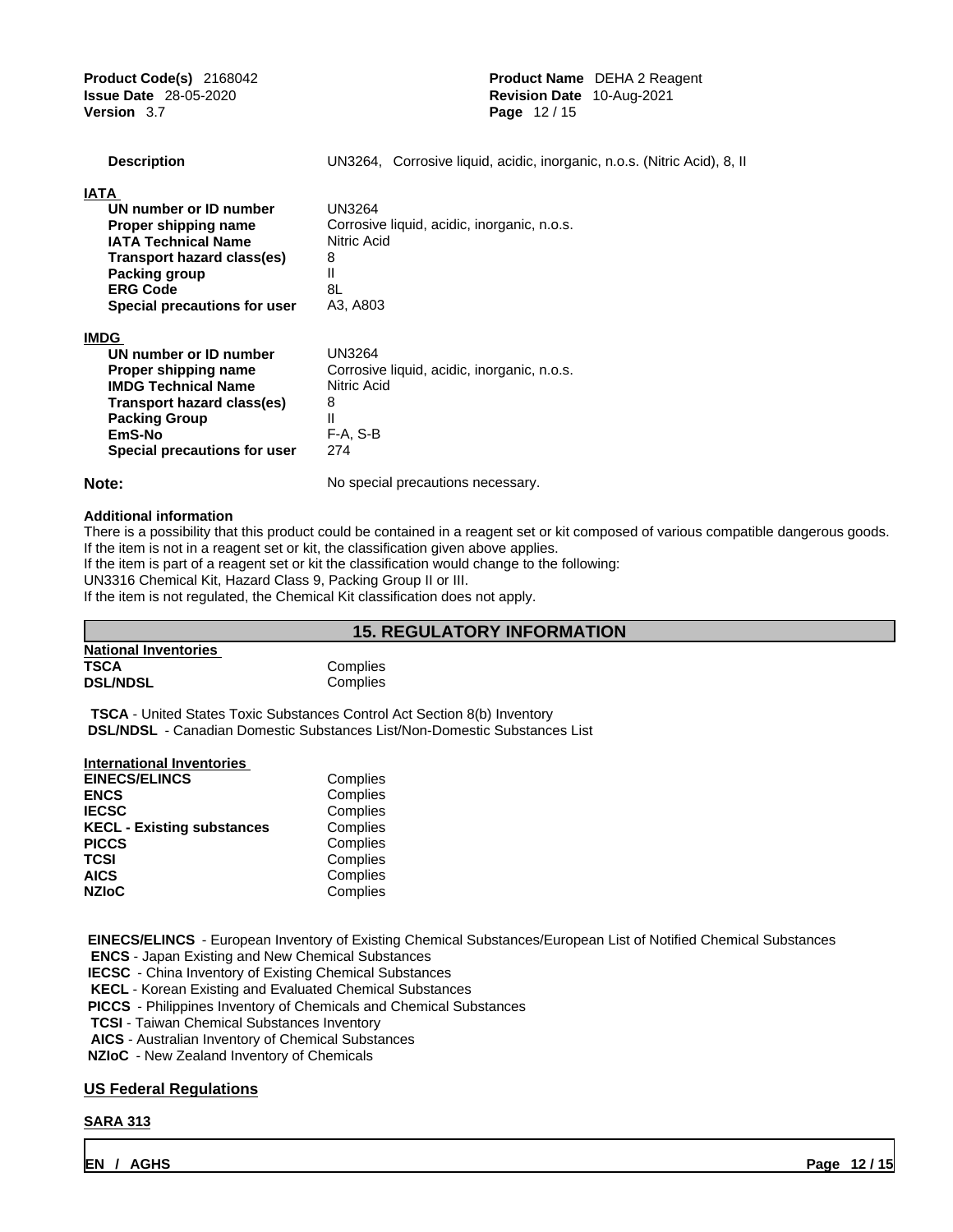Section 313 of Title III of the Superfund Amendments and Reauthorization Act of 1986 (SARA). This product contains a chemical or chemicals which are subject to the reporting requirements of the Act and Title 40 of the Code of Federal Regulations, Part 372

| <b>Chemical name</b>                  | <b>SARA 313 - Threshold Values %</b> |
|---------------------------------------|--------------------------------------|
| Nitric acid (CAS #: 7697-37-2)        | 1.0                                  |
| Ferric nitrate (CAS #: 10421-48-4)    | 1.0                                  |
| <b>SARA 311/312 Hazard Categories</b> |                                      |
| Acute health hazard                   | Yes                                  |
| <b>Chronic Health Hazard</b>          | Yes                                  |
| <b>Fire hazard</b>                    | No                                   |
| Sudden release of pressure hazard     | No                                   |
| <b>Reactive Hazard</b>                | No                                   |

#### **CWA** (Clean Water Act)

This product does not contain any substances regulated as pollutants pursuant to the Clean Water Act (40 CFR 122.21 and 40 CFR 122.42)

| <b>Chemical name</b>         | <b>CWA - Reportable</b><br><b>Quantities</b> | <b>CWA - Toxic Pollutants  </b> | <b>CWA - Priority</b><br><b>Pollutants</b> | <b>CWA - Hazardous</b><br><b>Substances</b> |
|------------------------------|----------------------------------------------|---------------------------------|--------------------------------------------|---------------------------------------------|
| Nitric acid<br>7697-37-2     | 1000 lb                                      |                                 |                                            |                                             |
| Ferric nitrate<br>10421-48-4 | 1000 lb                                      |                                 |                                            |                                             |

### **CERCLA**

This material, as supplied, does not contain any substances regulated as hazardous substances under the Comprehensive Environmental Response Compensation and Liability Act (CERCLA) (40 CFR 302) or the Superfund Amendments and Reauthorization Act (SARA) (40 CFR 355). There may be specific reporting requirements at the local, regional, or state level pertaining to releases of this material

| <b>Chemical name</b> | <b>Hazardous Substances RQs</b> | <b>CERCLA/SARA RQ</b> | <b>Reportable Quantity (RQ)</b> |
|----------------------|---------------------------------|-----------------------|---------------------------------|
| Nitric acid          | 1000 lb                         | 1000 lb               | RQ 1000 lb final RQ             |
| 7697-37-2            |                                 |                       | RQ 454 kg final RQ              |
| Ferric nitrate       | 1000 lb                         |                       | RQ 1000 lb final RQ             |
| 10421-48-4           |                                 |                       | RQ 454 kg final RQ              |

**U.S. - Department of Homeland Security - Chemical Facility Anti-Terrorism Standards (CFATS)- Security Issues**

| <b>Chemical name</b>          | U.S. - Department of Homeland Security - Chemical Facility<br>Anti-Terrorism Standards (CFATS) - Security Issues |
|-------------------------------|------------------------------------------------------------------------------------------------------------------|
| Nitric acid                   | Release - Toxic; Theft - Explosives/Improvised Explosive Device                                                  |
| (10 - 20%)<br>CAS#: 7697-37-2 | <b>Precursors</b>                                                                                                |

**US State Regulations**

#### **California Proposition 65** This product does not contain any Proposition 65 chemicals

**IMERC:** Not applicable

## **U.S. State Right-to-Know Regulations**

This product does not contain any substances regulated by state right-to-know regulations.

| <b>Chemical name</b>             | <b>New Jersey</b> | <b>Massachusetts</b> | Pennsylvania |
|----------------------------------|-------------------|----------------------|--------------|
| Nitric acid                      |                   |                      |              |
| 7697-37-2                        |                   |                      |              |
| Ferric nitrate                   |                   |                      |              |
| 10421-48-4                       |                   |                      |              |
| <b>ILC EDA Lohal Information</b> |                   |                      |              |

## **U.S. EPA Label Information**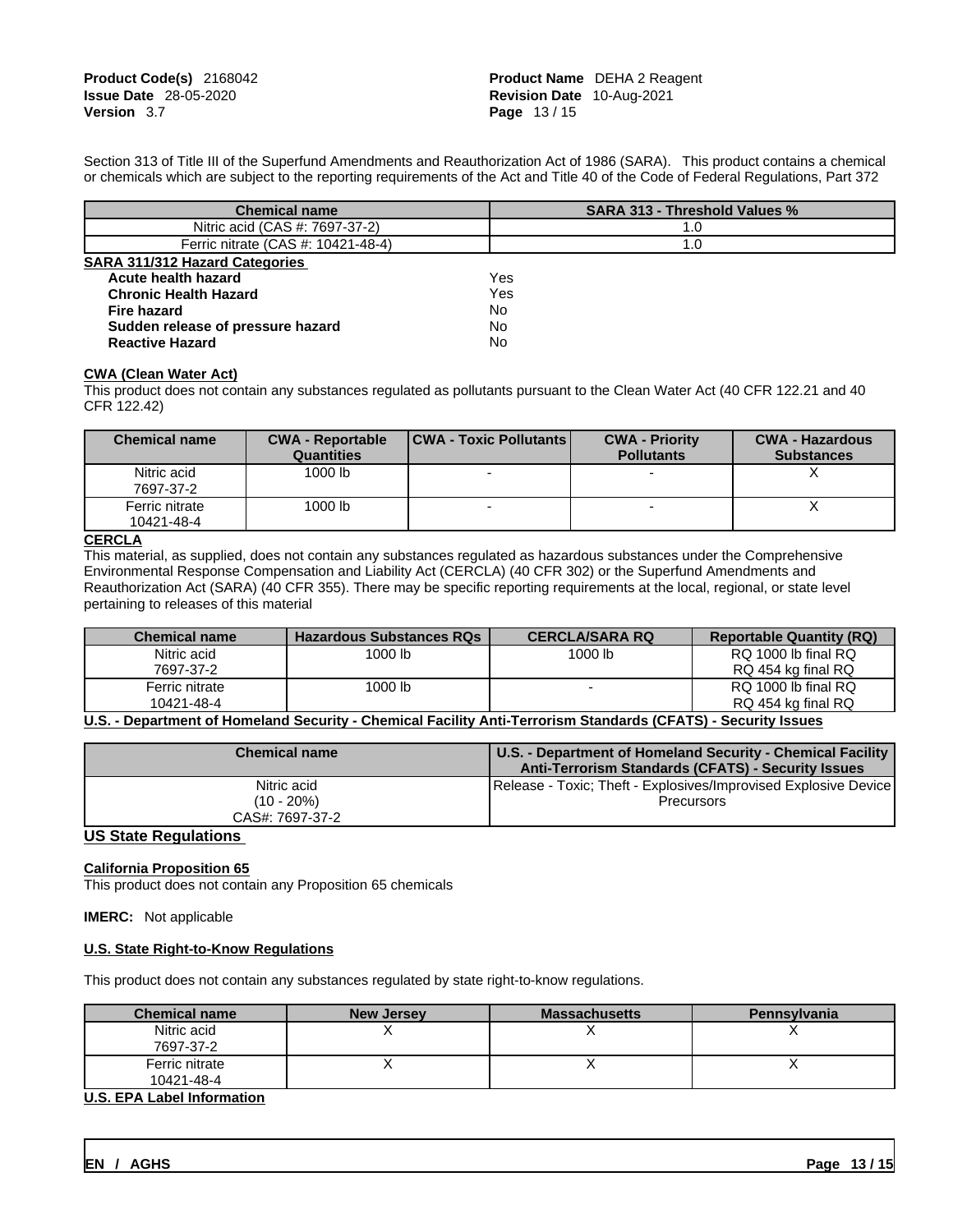## **16. OTHER INFORMATION, INCLUDING DATE OF PREPARATION OF THE LAST REVISION**

**Special Comments None** 

**Additional information**

## **Global Automotive Declarable Substance List (GADSL)** Not applicable **NFPA and HMIS Classifications**

| <b>NFPA</b> | <b>Health hazards</b><br>- 3 | Flammability<br>- 0 | <b>Instability</b><br>- 0      | <b>Physical and chemical</b><br>properties |
|-------------|------------------------------|---------------------|--------------------------------|--------------------------------------------|
| <b>HMIS</b> | <b>Health hazards</b>        | Flammability<br>- 0 | <b>Physical hazards</b><br>- 0 | <b>Personal protection</b>                 |
|             |                              |                     |                                |                                            |
|             |                              |                     |                                | $\overline{\phantom{0}}$                   |

#### **Key or legend to abbreviations and acronyms used in the safety data sheet**

| <b>NIOSH IDLH</b><br><b>ACGIH</b><br><b>NDF</b> |                                                                        | Immediately Dangerous to Life or Health<br>no data        |                 | ACGIH (American Conference of Governmental Industrial Hygienists)                                                                                                                                                                                                                                       |
|-------------------------------------------------|------------------------------------------------------------------------|-----------------------------------------------------------|-----------------|---------------------------------------------------------------------------------------------------------------------------------------------------------------------------------------------------------------------------------------------------------------------------------------------------------|
|                                                 |                                                                        | Legend - Section 8: EXPOSURE CONTROLS/PERSONAL PROTECTION |                 |                                                                                                                                                                                                                                                                                                         |
| <b>TWA</b>                                      | TWA (time-weighted average)                                            |                                                           | <b>STEL</b>     | STEL (Short Term Exposure Limit)                                                                                                                                                                                                                                                                        |
| MAC                                             | Maximum Allowable Concentration                                        |                                                           | Ceiling         | Ceiling Limit Value                                                                                                                                                                                                                                                                                     |
| X                                               | Listed                                                                 |                                                           | Vacated         | These values have no official status. The only<br>binding levels of contaminants are those<br>listed in the final OSHA PEL. These lists are<br>for reference purposes only. Please note that<br>some reference state regulations of these<br>"liberated" exposure limits in their state<br>regulations. |
| SKN*<br>RSP+<br>С<br>M                          | Skin designation<br>Respiratory sensitization<br>Carcinogen<br>mutagen |                                                           | SKN+<br>**<br>R | Skin sensitization<br><b>Hazard Designation</b><br>Reproductive toxicant                                                                                                                                                                                                                                |
| <b>Prepared By</b>                              |                                                                        | Hach Product Compliance Department                        |                 |                                                                                                                                                                                                                                                                                                         |
| <b>Issue Date</b>                               |                                                                        | 28-05-2020                                                |                 |                                                                                                                                                                                                                                                                                                         |
| <b>Revision Date</b>                            |                                                                        | 10-Aug-2021                                               |                 |                                                                                                                                                                                                                                                                                                         |
| <b>Revision Note</b>                            |                                                                        | None                                                      |                 |                                                                                                                                                                                                                                                                                                         |
|                                                 |                                                                        |                                                           |                 |                                                                                                                                                                                                                                                                                                         |

## **Disclaimer**

**USER RESPONSIBILITY: Each user should read and understand this information and incorporate it in individual site safety programs in accordance with applicable hazard communication standards and regulations.**

**THE INFORMATION CONTAINED HEREIN IS BASED ON DATA CONSIDERED TO BE ACCURATE. HOWEVER, NO WARRANTY IS EXPRESSED OR IMPLIED REGARDING THE ACCURACY OF THESE DATA OR THE RESULTS TO BE OBTAINED FROM THE USE THEREOF.**

#### **HACH COMPANYÓ2021**